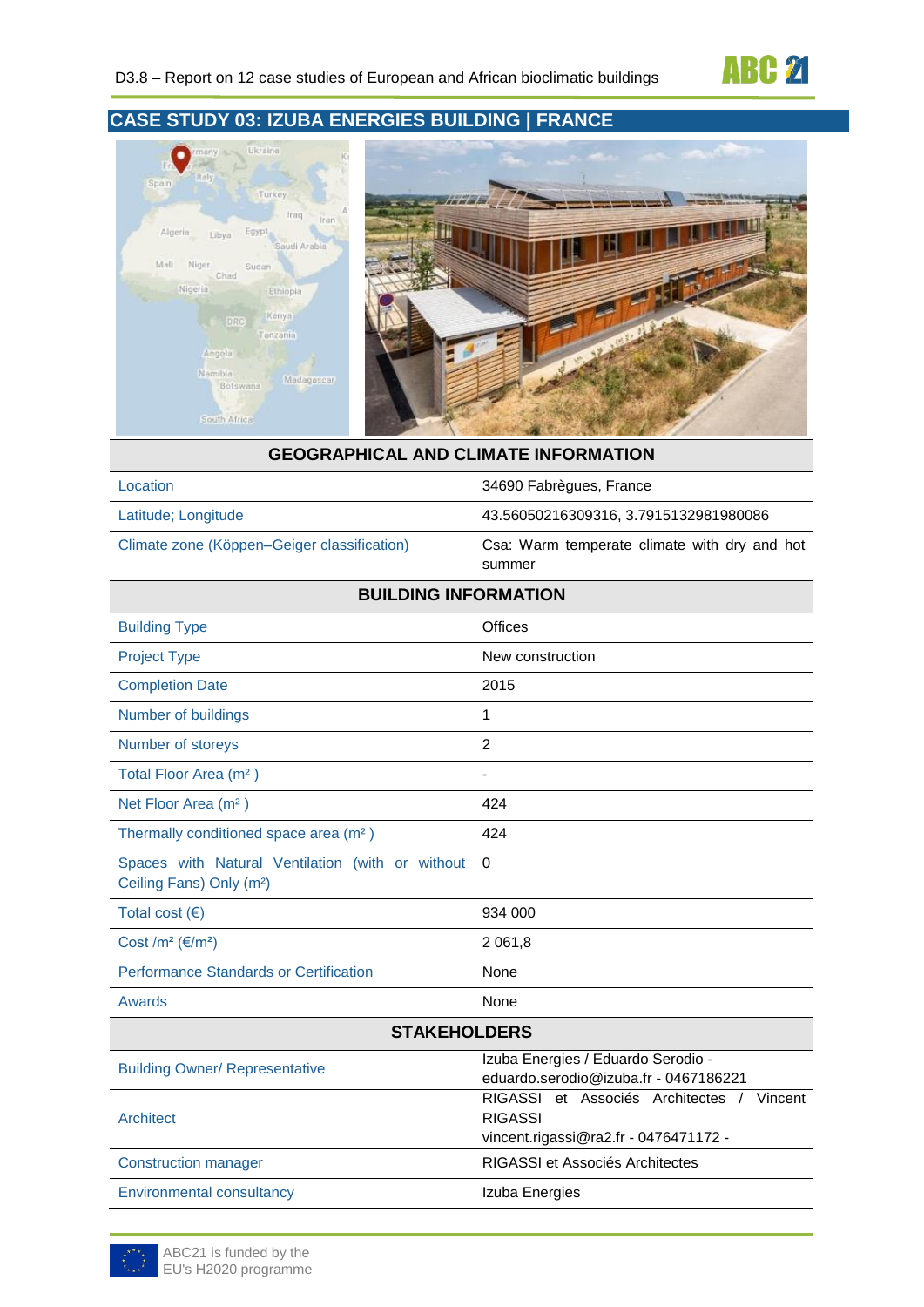

| <b>Structural Engineer, Civil Engineer</b> | Gaujard Technologie Scop (Wood structures)<br>Soraetec (Concrete)                               |
|--------------------------------------------|-------------------------------------------------------------------------------------------------|
| <b>Energy Engineer</b>                     | <b>IZUBA</b> énergies                                                                           |
| <b>Fluid Systems Engineer</b>              | Agence Des Fluides Cognin                                                                       |
| <b>Product Manufacturer</b>                | Jolie Terre entreprise (Earth plasters)<br>Sud Est Charpente (Timber frame insulation<br>straw) |

#### Certification company

### **PROJECT DESCRIPTION [1] [2]**



*Figure 25 : Exterior view of the Izuba building*

Izuba Energies Building is an office building located in France, more precisely near Montpellier, on the Fabrègues Ecoparc. The building construction is based on a bioclimatic architectural conception, using local bio-based materials so as to reduce environmental impacts. The building was built in order to adapt to the local Mediterranean climate, ensuring a comfortable working environment in summer and in winter, in terms of thermal and visual comfort. This building reflects what IZUBA Energies has supported since its creation in 2001, i.e a "negawatt" energy approach with its 3 components (sufficiency, efficiency and renewable energies). This includes: hygrothermal comfort, low impact components, user behaviour, waste management, indoor air quality, and so on.





*Figure 26: Floor plan of the first floor Figure 27: Floor plan of the second floor*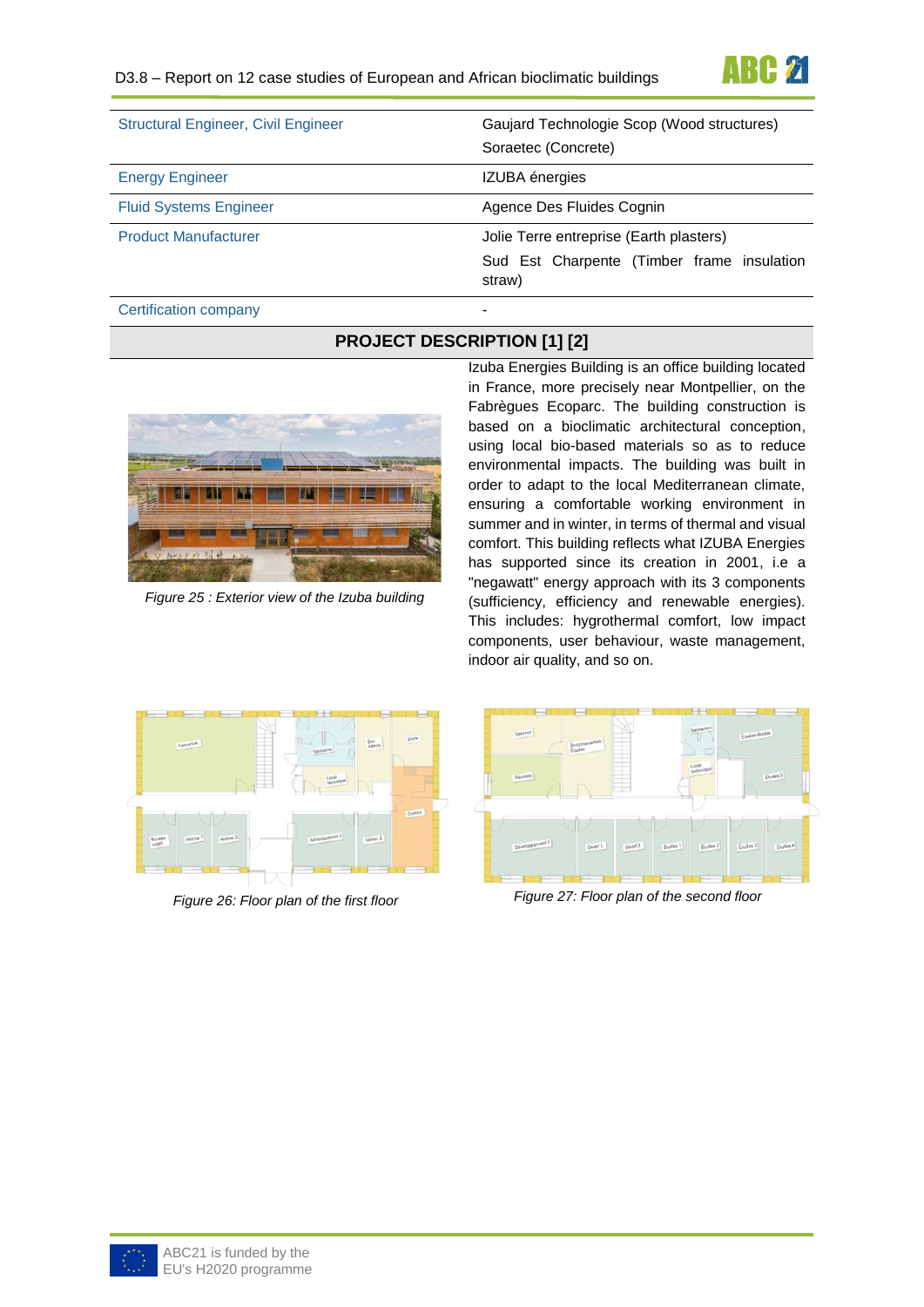

## **SITE INTEGRATION**



The building is located in the Eco-Parc Fabrègues, between a residential area and a rural area. A direct connection of the area from the centre of Montpellier will be possible through a future extension of the tramway line.

*Figure 28 : Aerial view of the building in its surrounding environment*



*Figure 29: Givoni Bioclimatic chart for the climate of Montpellier using Andrew Marsh online tool. Climate data are extracted from [https://energyplus.net/weather-region/europe\\_wmo\\_region\\_6/FRA%20%20](https://energyplus.net/weather-region/europe_wmo_region_6/FRA) [3].*



*Figure 30: Temperature range by month for Montpellier - Adaptative Comfort model [4] Figure 31: Wind rose for Montpellier [4]*

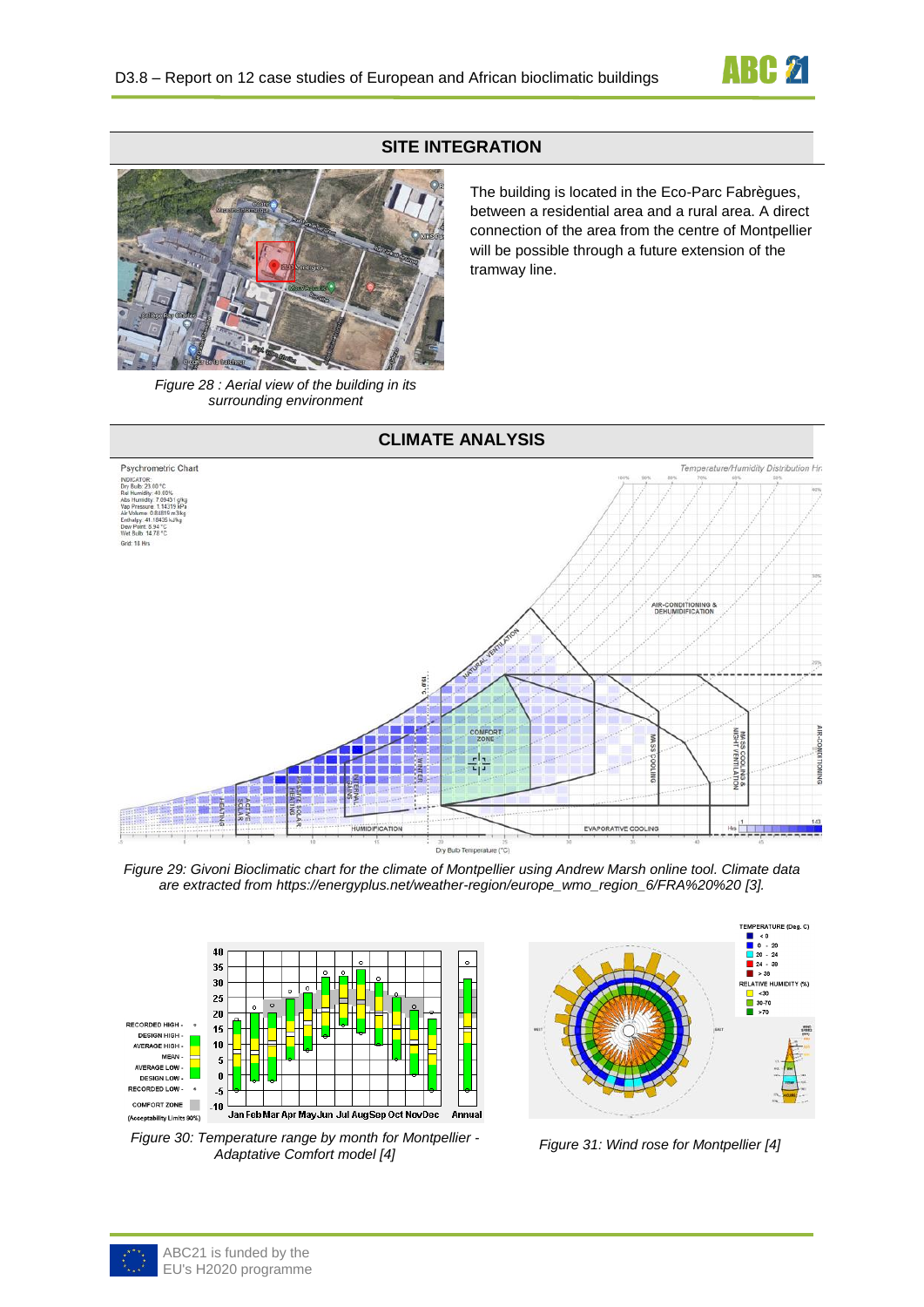| Global horizontal radiation (Avg daily total) Min<br>(month) / Max (month)                                                   | Min: $1413 \text{ Wh/m}^2 \text{ (Dec)}$<br>Max: $6746$ Wh/m <sup>2</sup> (Jul)<br>Mean: 4 004,17 Wh/m <sup>2</sup> |
|------------------------------------------------------------------------------------------------------------------------------|---------------------------------------------------------------------------------------------------------------------|
| Annual Degree-Days for weather classification<br>according to ASHRAE Standard 169-2020                                       | HDD $18^{\circ}$ C: 1769<br>CDD 10°C: 2 181                                                                         |
|                                                                                                                              |                                                                                                                     |
| Annual Degree-Days for the Adaptive Comfort<br>Base Temperature according to the ASHRAE 55-<br>2017 for 80% of acceptability | <b>HDD: 1884</b><br>CDD: 20                                                                                         |

## **KEY BIOCLIMATIC DESIGN PRINCIPLES [1] [2]**

Passive cooling strategy Nocturnal convective cooling (see



|                             | Figure 32)                                                                                                                          |
|-----------------------------|-------------------------------------------------------------------------------------------------------------------------------------|
|                             | Thermal inertia (wood frame+ interior partitions of<br>earth-straw and mud brick)                                                   |
| Passive heating strategy    | High level of insulation of the walls and the roof                                                                                  |
|                             | Simple shape and good compactness of the building,                                                                                  |
|                             | limiting heat losses on surfaces.                                                                                                   |
|                             | The main façade is south oriented so as to optimize<br>solar gain in offices in the winter period.                                  |
| Solar protection            | Built-in fixed protection:                                                                                                          |
|                             | The building is completely surrounded by<br>open-cut wood siding.                                                                   |
|                             | Motor drive external venetian blinds (see<br>Figure 34).                                                                            |
|                             | The building is equipped with fixed and mobile solar<br>protection blocking direct sunlight while allowing solar<br>gain in winter. |
| <b>Building orientation</b> | Main orientation south to take advantage of solar<br>gain.                                                                          |
| Insulation                  | The walls are composed of timber frame insulated<br>with straw which provides a very high level of<br>insulation.                   |
|                             | The high insulation levels, combined with perfect air<br>tightness and strong solar inputs, reduce heating                          |

requirements.



**ABC 21**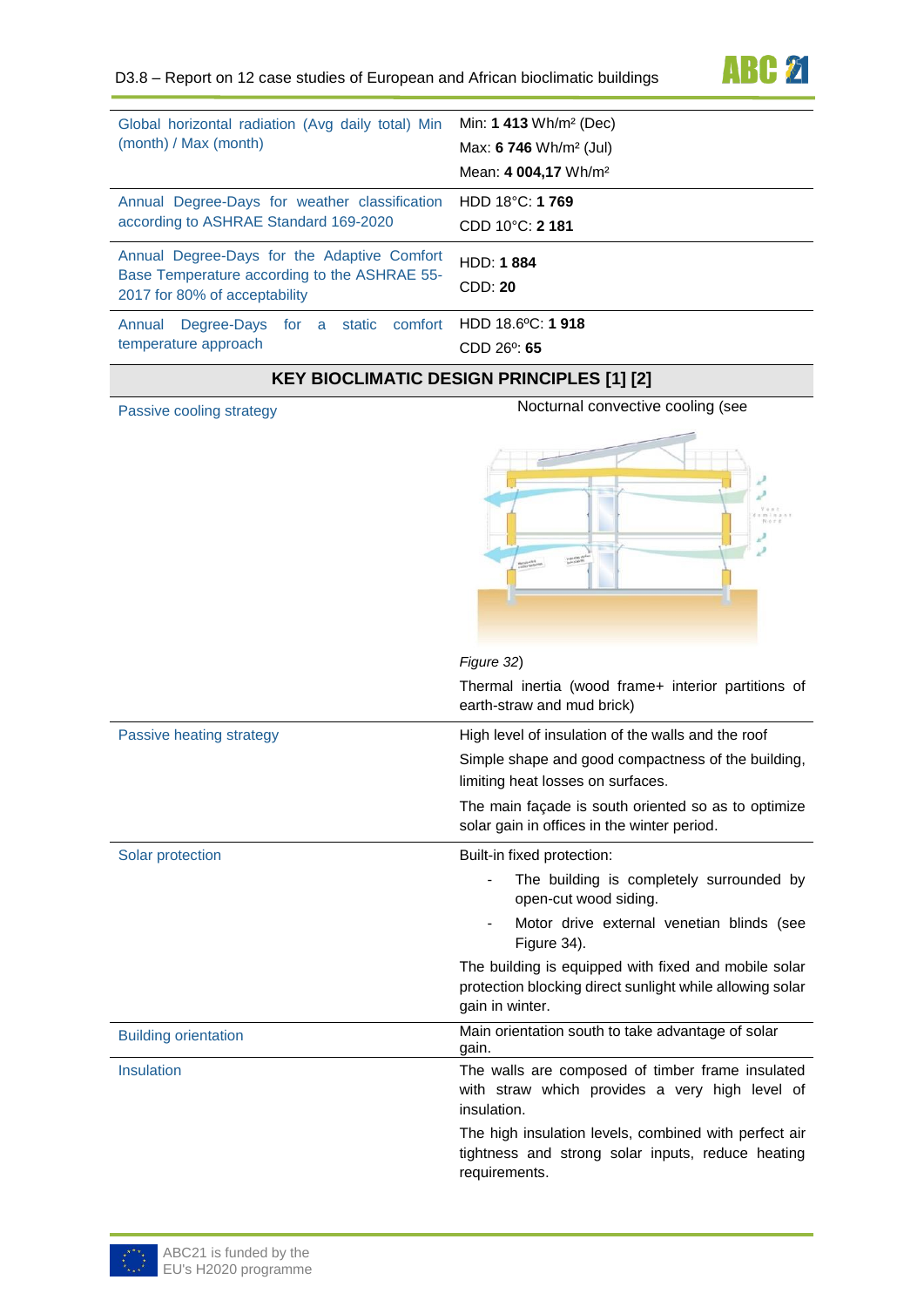

| Vegetation                                        | Mediterranean plants, adapted to conserve water and<br>survive summer drought, have been planted around<br>the building. The different species have been chosen<br>according to the solar exposition, i.e., linden trees for<br>the shading of the parking areas, jasmine for the<br>North and South façades. Also, a small common herb<br>garden is provided.                                                                                                                                                                                                                                                                              |
|---------------------------------------------------|---------------------------------------------------------------------------------------------------------------------------------------------------------------------------------------------------------------------------------------------------------------------------------------------------------------------------------------------------------------------------------------------------------------------------------------------------------------------------------------------------------------------------------------------------------------------------------------------------------------------------------------------|
| Natural daylighting                               | The large openings on the main façades, as well as<br>the fixed and mobile solar protection as been<br>designed so as to allow natural daylighting in the<br>building (see Figure 33).                                                                                                                                                                                                                                                                                                                                                                                                                                                      |
| Use of local and embedded materials               | The earth used in the construction was extracted from<br>a quarry near Uzes, composed of sand, clay and plant<br>fibres (mostly straw).                                                                                                                                                                                                                                                                                                                                                                                                                                                                                                     |
| Water saving and heat recovery on hot water drain | Flow controller fitted onto water tap in the bathroom<br>to reduce water consumption.                                                                                                                                                                                                                                                                                                                                                                                                                                                                                                                                                       |
|                                                   | Hand wash basin with knee operation and with<br>automatic shut-off.                                                                                                                                                                                                                                                                                                                                                                                                                                                                                                                                                                         |
| Waste management                                  | Sorting of recyclable waste and compost bin for<br>kitchen waste.                                                                                                                                                                                                                                                                                                                                                                                                                                                                                                                                                                           |
| <b>Others features</b>                            | Eco-design material: To limit the environmental<br>impact of the manufacture of building materials and<br>processing end of life, the design has largely favoured<br>bio-sourced materials, minimally processed and<br>recyclable:<br>- Wooden frame insulated straw bale<br>- earth plasters, clay walls and straw wall in mud brick<br>- wood for exterior and interior joinery and furniture<br>- anhydrite screed sanded and oiled finished floor<br>The building includes a 19-seat parking lot, with<br>shading structures designed to limit the use of air<br>conditioning.<br>There are also electric vehicle charging stations and |

<span id="page-4-0"></span>

<span id="page-4-1"></span>

local bicycle coverage.

*Figure 32: Nocturnal convective cooling principle Figure 33 : Shading and natural daylighting principle*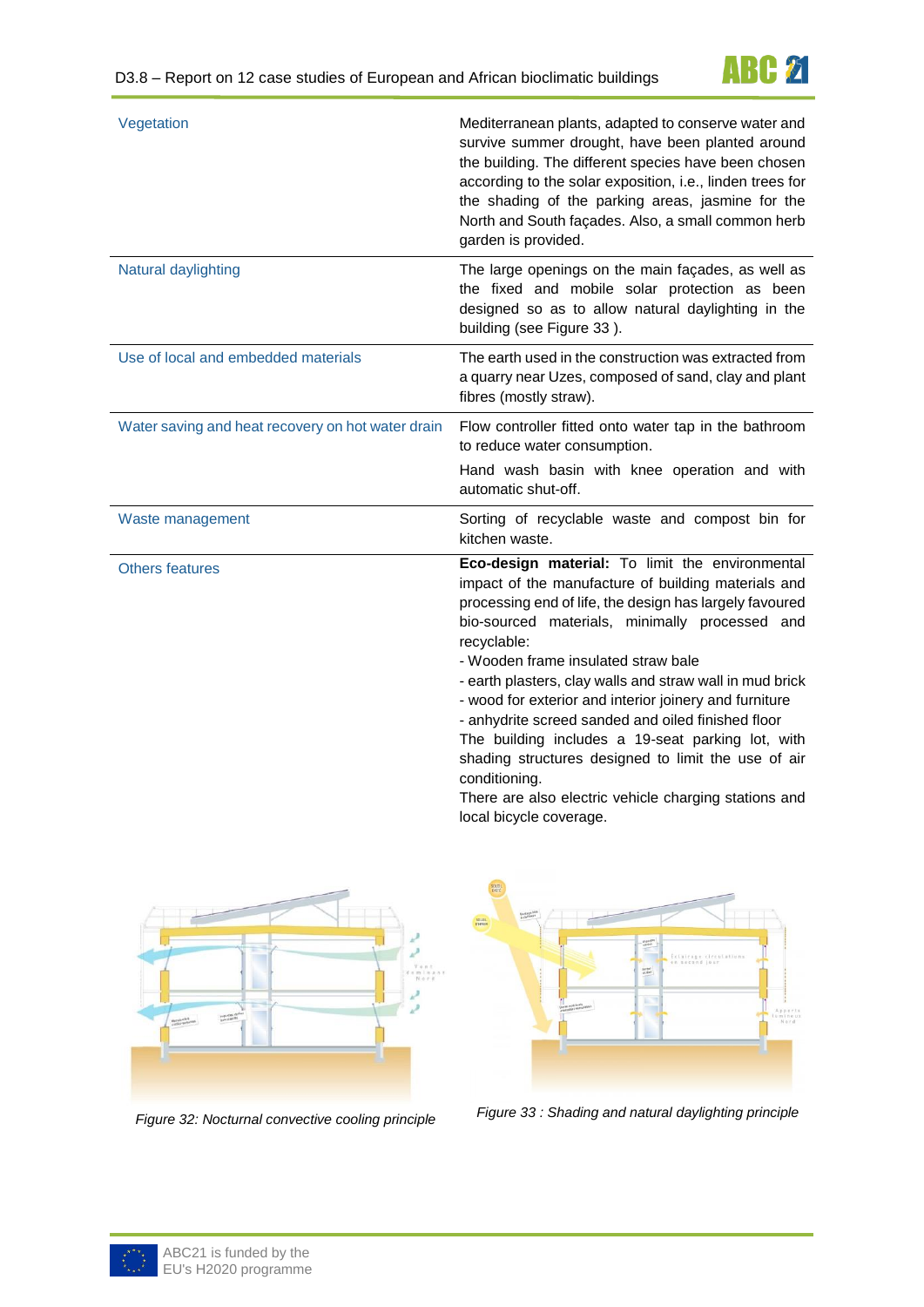



*Figure 34: Motor drive external venetian blind. Type: Grinotex from Griesser.*



*Figure 35: Tilt and turn windows*

<span id="page-5-0"></span>

|                                                                                                                   | <b>INFRASTRUCTURES and REGULATIONS to enable SUFFICIENCY ACTION</b>                                                                                                                    |  |
|-------------------------------------------------------------------------------------------------------------------|----------------------------------------------------------------------------------------------------------------------------------------------------------------------------------------|--|
| <b>Dressing code</b>                                                                                              | Informal dressing, adapted to the season, is welcome<br>and promoted (e.g. short trousers and short leaves in<br>hot periods): Yes                                                     |  |
| Protected bike parking and showers                                                                                | Yes. 3 bike racks and 2 showers for 16 employees<br>Ratio with number of users: 0.125                                                                                                  |  |
| Ceiling fans                                                                                                      | In every room, even those conditioned: Yes<br>Only in the offices, the kitchen and the meeting room.<br>No ceiling fans in the large training room.                                    |  |
| Lighting system fractioned to allow using light<br>only in zones occupied and where daylighting<br>insufficient   | In every room, even those conditioned: Yes                                                                                                                                             |  |
| Space and facilities for line drying clothes<br>(especially important in residences, hotels, sport<br>facilities) | In every room, even those conditioned: No                                                                                                                                              |  |
| Book of instruction for correct use of the passive<br>features (windows, solar protections, water                 | Available through leaflets and posters at relevant<br>places, online, etc.: No                                                                                                         |  |
| savings) and active (lighting) in order to<br>promote sufficiency and efficiency actions                          | The users work in the energy efficiency area and are<br>aware of how to correctly use the building but this point<br>could be improved.                                                |  |
| <b>BUILDING FABRIC AND MATERIALS [1] [2]</b>                                                                      |                                                                                                                                                                                        |  |
| Roof                                                                                                              | The roof is structured as illustrated in<br>(from outside to inside):<br>thermoplastic polyolefin membrane<br>٠<br>OSB wood panel (1.8 cm)<br>٠<br>Straw bale (34cm)<br>Vapour barrier |  |

- Wooden batten (3 cm)
- **Acoustical false ceiling in wood fiber**

U-value= 0.15 [W / m²K] Overall R-value: 6.67 [m<sup>2</sup>K/W]

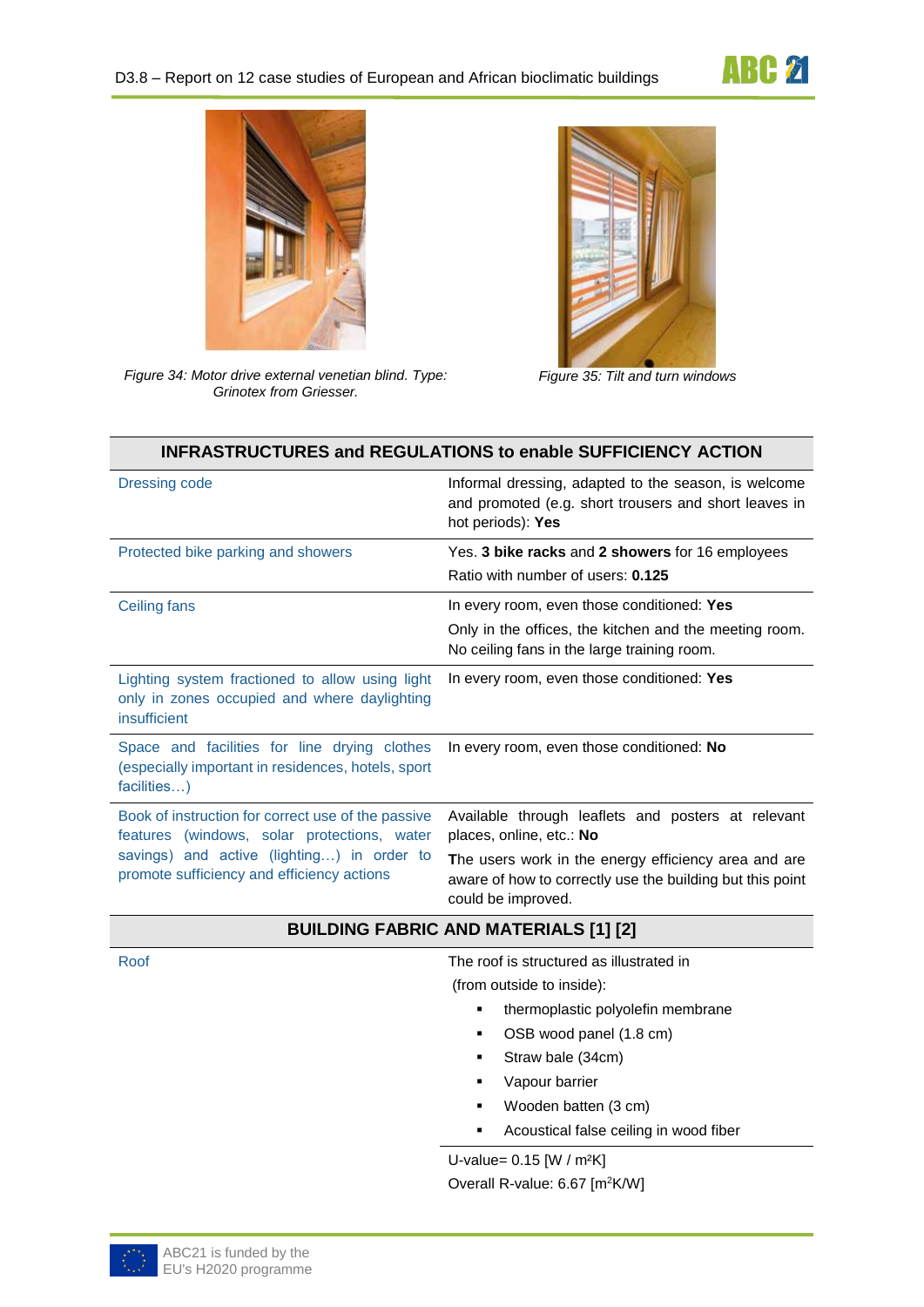

| <b>Windows</b> | Type of materials: Wooden-framed double-glazed<br>windows 4/16/4 with argon, low-E                                                                                                                                |
|----------------|-------------------------------------------------------------------------------------------------------------------------------------------------------------------------------------------------------------------|
|                | Window-to-wall ratio (WWR): -                                                                                                                                                                                     |
|                | U-value: 1.5 [W / m <sup>2</sup> K]                                                                                                                                                                               |
|                | Visual transmittance: -                                                                                                                                                                                           |
| <b>Walls</b>   | The Exterior Walls are structured as illustrated in<br>445<br>Enduit terre<br>Caisson ossatun<br>Enduit exterieur<br>Ossature montants composés<br>Isolation bottes de paille ép 370mm<br>Panneau OSB III ép.18mm |
|                | Figure 39 (from outside to inside):                                                                                                                                                                               |
|                | Raw earth outside coating                                                                                                                                                                                         |
|                | Wooden box with thick straw bales (0.37m)<br>٠                                                                                                                                                                    |
|                | OSB panel (0.018 m)<br>٠                                                                                                                                                                                          |
|                | Raw earth coating<br>٠                                                                                                                                                                                            |
|                | U-value= 0.17 [W / m <sup>2</sup> K]                                                                                                                                                                              |
|                | Overall R-value: 5.88 [m <sup>2</sup> K/W]                                                                                                                                                                        |
|                | The Interior Walls are structured as illustrated in<br>Figure 40 (from outside to inside)::                                                                                                                       |
|                | Gypsum board (0.013m)<br>٠                                                                                                                                                                                        |
|                | Timber frame 45/120mm with 0.12m of wood<br>٠<br>wool                                                                                                                                                             |
|                | OSB panel (0.012m)                                                                                                                                                                                                |
|                | Gypsum board (0.013m)<br>٠                                                                                                                                                                                        |
|                |                                                                                                                                                                                                                   |

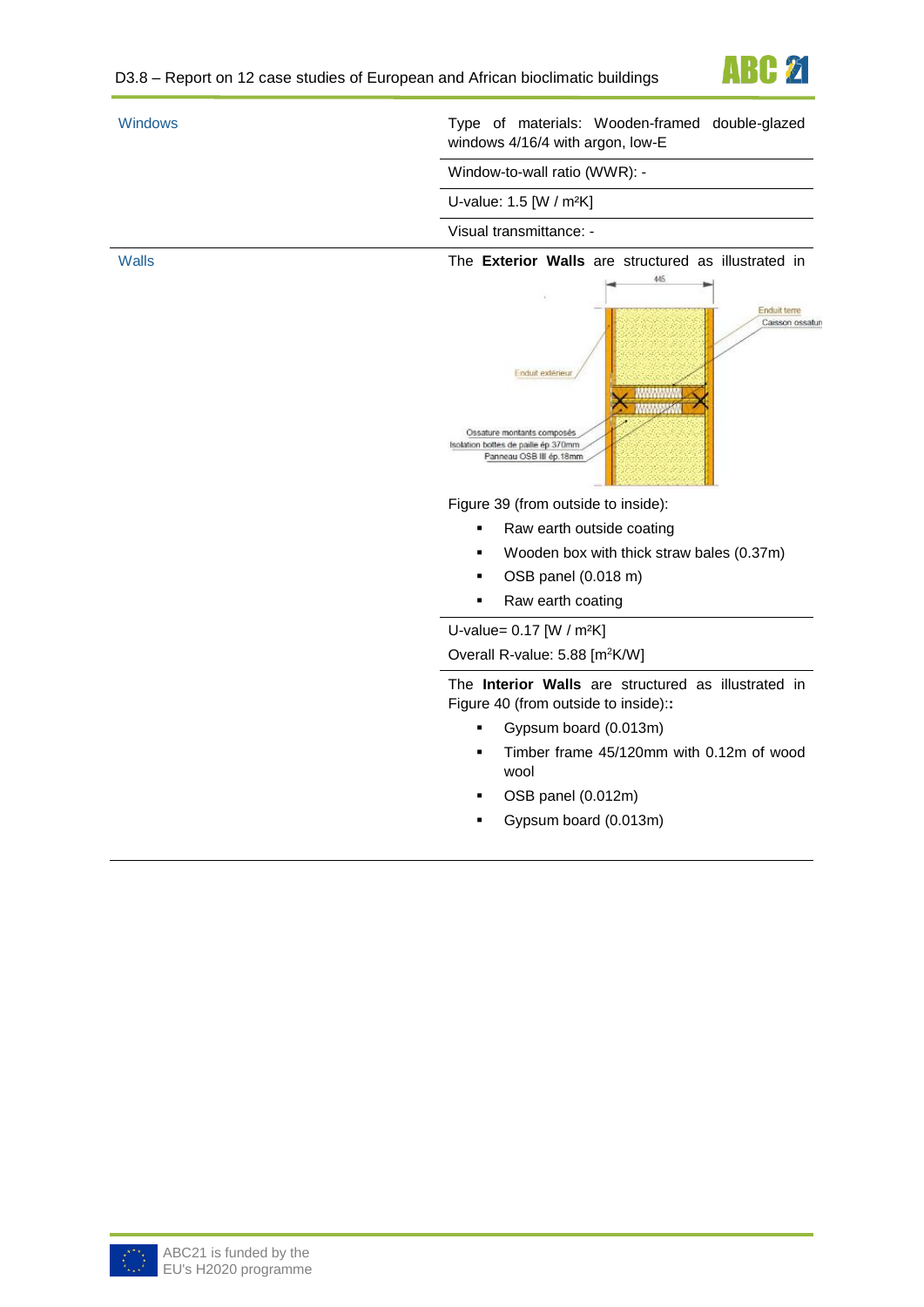



*Figure 36: Wood timber structure*



*Figure 37 Bunches of straw and wood fiber insulation in exterior walls Figure 38*

<span id="page-7-2"></span><span id="page-7-0"></span>

*Mudbrick wall*

<span id="page-7-1"></span>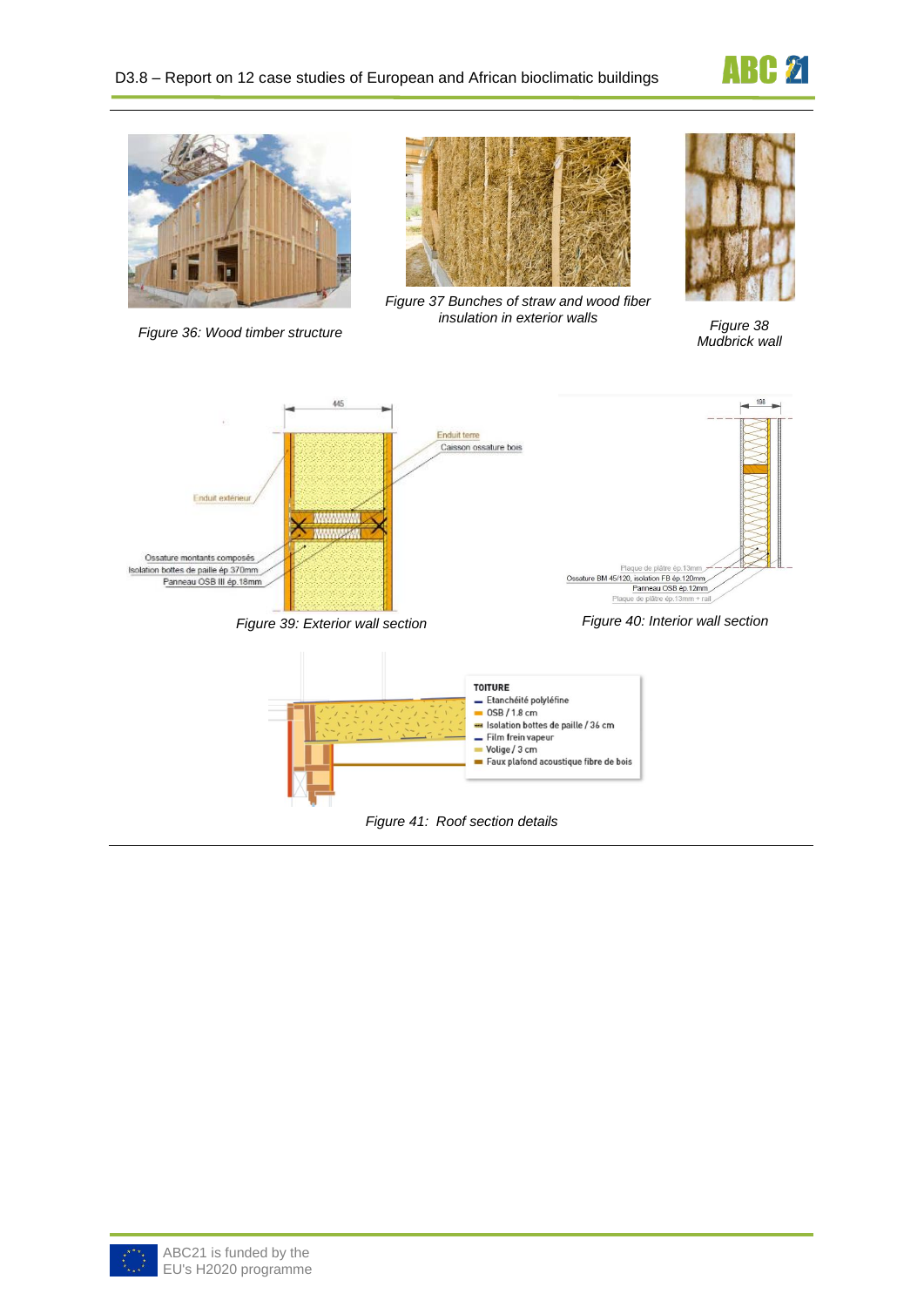

| <b>ENERGY EFFICIENT BUILDING SYSTEMS [1] [2]</b> |                                                                                                                                                                                   |
|--------------------------------------------------|-----------------------------------------------------------------------------------------------------------------------------------------------------------------------------------|
| Low-energy cooling systems                       | Comfort ventilation & Nocturnal convective cooling                                                                                                                                |
|                                                  | Geothermal heat pump                                                                                                                                                              |
|                                                  | Floor cooling                                                                                                                                                                     |
|                                                  | Fan coil                                                                                                                                                                          |
| Low-energy heating systems                       | Geothermal heat pump;                                                                                                                                                             |
|                                                  | Low temperature floor heating                                                                                                                                                     |
|                                                  | Fan coil                                                                                                                                                                          |
| <b>Ceiling fans</b>                              | 1 in each office and 1 in the meeting room.                                                                                                                                       |
|                                                  | Ceiling fans with 3 blades and with integrated LED lighting and<br>remote control from Shakespear brand.                                                                          |
| Mechanical ventilation / air renewal             | Dual flow ventilation system: Swegon Gold RX TOP Maximum<br>flow= 1200 $m^3/h$                                                                                                    |
|                                                  | Efficiency of the wheel exchanger= 81%                                                                                                                                            |
|                                                  | Air tightness of the duct system= Class C                                                                                                                                         |
| <b>Domestic Hot Water</b>                        | <b>Solar Thermal</b>                                                                                                                                                              |
|                                                  | ECS electro-solar water heater of 200 litres                                                                                                                                      |
|                                                  | 1 solar thermal collector of 2 m <sup>2</sup>                                                                                                                                     |
| <b>Artificial lighting</b>                       | Offices, training rooms and meeting rooms: T5 light bulbs-                                                                                                                        |
|                                                  | 6 to 14 W / m <sup>2</sup> c- equipped with presence sensors and daylight                                                                                                         |
|                                                  | linked dimming systems.<br>Circulation areas and sanitary facility: $LED - 3$ to 8 W/m <sup>2</sup> -                                                                             |
|                                                  | equipped with presence sensors                                                                                                                                                    |
|                                                  | Storage, server room: compact fluorescent lamps - 13 W/m <sup>2</sup>                                                                                                             |
| Control and energy management                    | Management System: Trend 963 Supervisor<br><b>Building</b><br>Measurement of the energy consumption and the energy<br>production with a 10 minutes timestep.                      |
|                                                  | Visualization and control of the heating, cooling and ventilation<br>systems.                                                                                                     |
|                                                  | Different energy savings features have been implemented<br>such as presence sensors and daylight linked dimming<br>systems, as well as multi-socket adaptors with a power switch. |





*Figure 42: The building is equipped with an under-floor heating/cooling system powered by a ground source heat pump*



*Figure 43 : Double flow mechanical ventilation system*



*Figure 44 : Air distribution system of the building*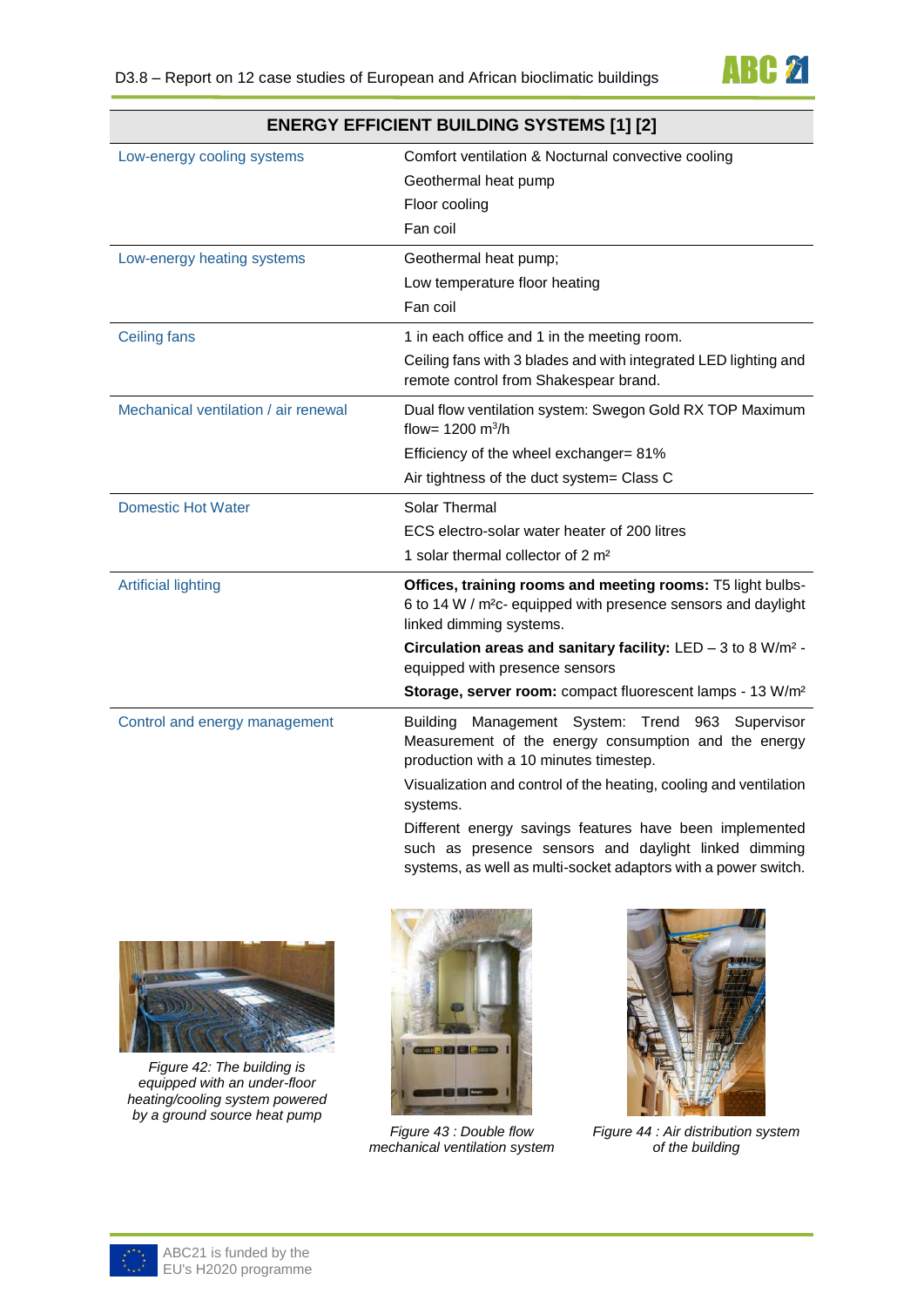



*Figure 45 : Lighting of the training room with presence* 



*sensors and daylight linked dimming systems Figure 46 : Multi-socket adaptors with a power switch*

| <b>RENEWABLE ENERGY [1] [2]</b> |                                                         |
|---------------------------------|---------------------------------------------------------|
| PV                              | 88 PV modules from the Sunpower brand - E20-327-<br>COM |
|                                 | <b>Total Power= 28.8 kWp</b>                            |
|                                 | Solar Cell Efficiency= 20.4%                            |
| Solar thermal                   | ECS electro-solar water heater of 200 litres            |
|                                 | 1 solar thermal collector of 2 m <sup>2</sup>           |
| Wind                            | None                                                    |
| Geothermal                      | Heat Pump on geothermal probes                          |
|                                 | Heat pump Weishaupt WWP S 10 IBER                       |
|                                 | - Heat: 9.5 kW, COP 4.2                                 |
|                                 | - Cold: 14.6 kW, EER 9.1                                |
| <b>Biomass</b>                  | None                                                    |



*Figure 47: View of the PV panels installed on the rooftop of the building*



*Figure 48: Solar inverter and sensors of the PV system*

|                                         | <b>BUILDING ANALYSIS AND KEY PERFORMANCE INDICATORS</b>                 |
|-----------------------------------------|-------------------------------------------------------------------------|
| <b>Thermal</b><br>comfort<br>indicators | 1. Percentage of time outside an operative temperature range (Adaptive) |
|                                         | 2. Percentage of time outside an operative temperature range (Fanger)   |
|                                         | 3. Degree-hours (Adaptive)                                              |
|                                         | 4. Degree-hours (Fanger)                                                |
|                                         | 5. Percentage of time inside the Givoni comfort zone of 1m/s            |
|                                         | 6. Percentage of time inside the Givoni comfort zone of 0m/s            |
|                                         | 7. Number of hours within a certain temperature range                   |
|                                         | 1. Energy needs for heating $(kWh/y/m2) = 5.1$                          |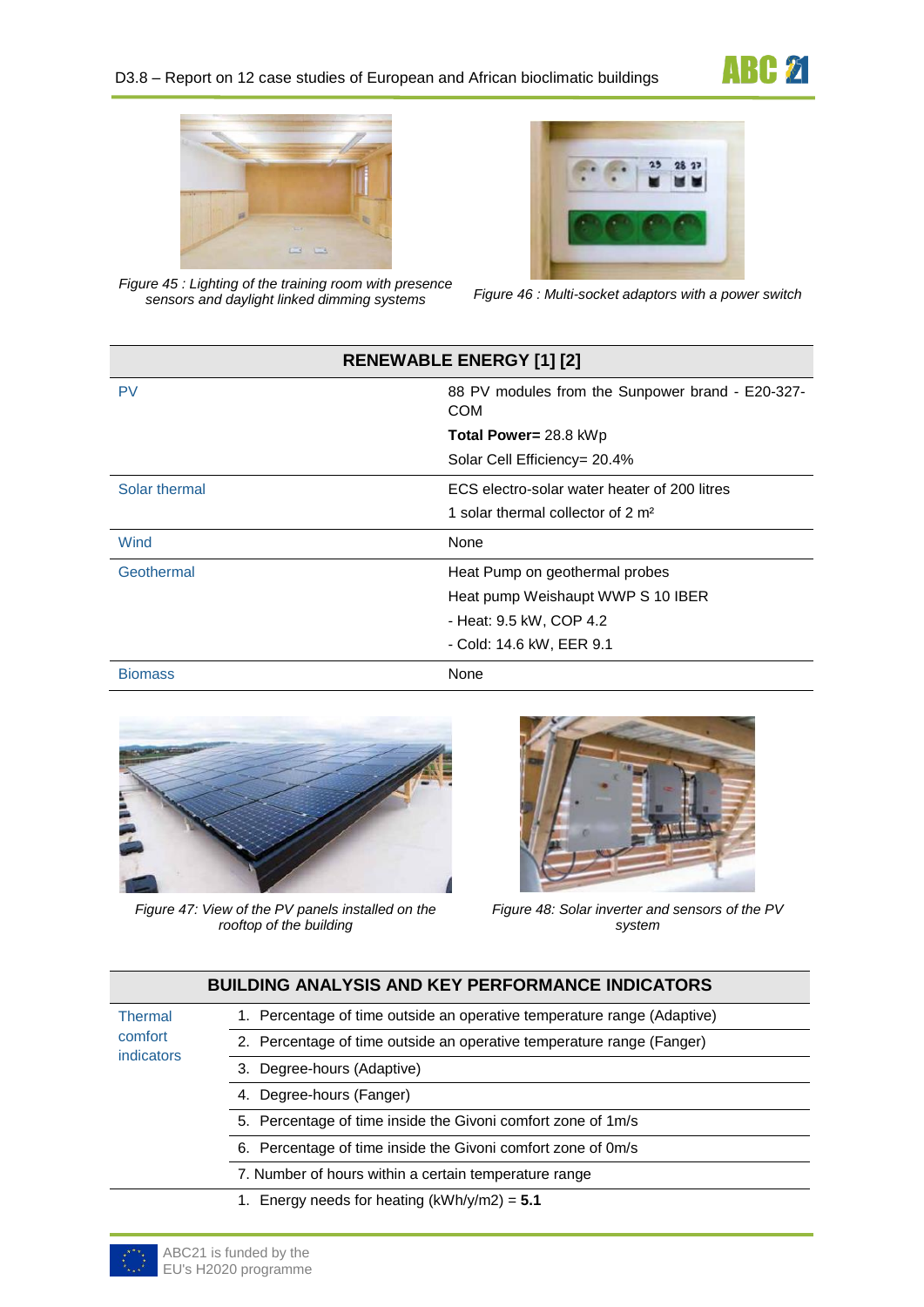# **ABC 21**

| <b>Energy</b>                          | 2. Energy needs for cooling (kWh/y/m2)= 2.0                                                                                                                   |
|----------------------------------------|---------------------------------------------------------------------------------------------------------------------------------------------------------------|
| performance<br>indicators              | 3. Energy use for lighting (kWh/y/m2)= 7.1                                                                                                                    |
|                                        | 4. Energy needs for Sanitary Hot water (kWh/y/m2)= 1.3                                                                                                        |
|                                        | Total Primary energy use (kWh/y/m2)=<br>5.                                                                                                                    |
|                                        | 6. Renewable Primary energy generated on-site ( $kWh/y/m2$ ) =                                                                                                |
|                                        | 7. Renewable Primary energy generated on-site and self-consumed (kWh/y/m2)=                                                                                   |
|                                        | 8. Renewable Primary energy exported to the grid (kWh/y/m2)=                                                                                                  |
|                                        | 9. Ratio of renewable primary energy over the total primary energy use (with and<br>without compensation) (%)                                                 |
|                                        | 10. Delivered energy (kWh/y/m2) (from electricity bills)                                                                                                      |
| <b>Acoustic</b>                        | 1. Airborne sound insulation                                                                                                                                  |
| comfort                                | 2. Equivalent continuous sound Level                                                                                                                          |
| indicators                             | 3. HVAC noise level                                                                                                                                           |
|                                        | 4. Reverberation time                                                                                                                                         |
|                                        | 5. Masking/barriers                                                                                                                                           |
| Visual comfort<br>indicators           | 1. Light level (illuminance)                                                                                                                                  |
|                                        | 2. Useful Daylight Illuminance (UDI)                                                                                                                          |
|                                        | 3. Glare control                                                                                                                                              |
|                                        | 4. Quality view                                                                                                                                               |
|                                        | 5. Zoning control                                                                                                                                             |
| Indoor<br>Air<br>Quality<br>indicators | 1. Organic compound                                                                                                                                           |
|                                        | 2. VOCs                                                                                                                                                       |
|                                        | 3. Inorganic gases                                                                                                                                            |
|                                        | 4. Particulates (filtration)                                                                                                                                  |
|                                        | 5. Minimum outdoor air provision                                                                                                                              |
|                                        | 6. Moisture (humidity, leaks)                                                                                                                                 |
|                                        | 7. Hazard material                                                                                                                                            |
| Users'<br>feedback                     | The occupant satisfaction is generally very positive. Thermal comfort is sometimes<br>difficult to adjust due to the individual sensitivity of the occupants. |

#### **LESSONS LEARNED AND RECOMMENDATIONS**

Lessons learned -

Recommendations -